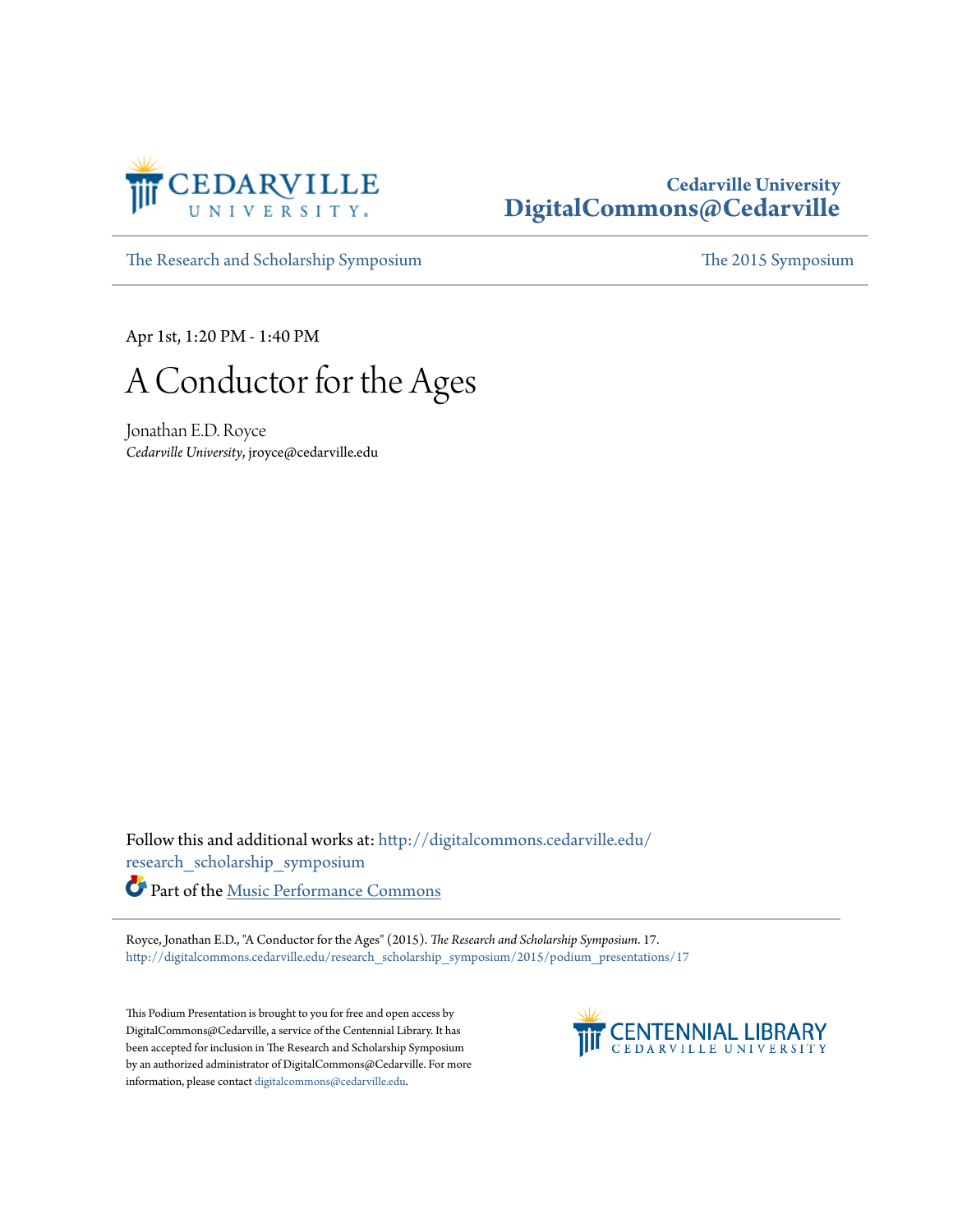

## A CONDUCTOR FOR THE AGES



JONATHAN ROYCE HLMU 3320: MUSIC HISTORY April 1, 2015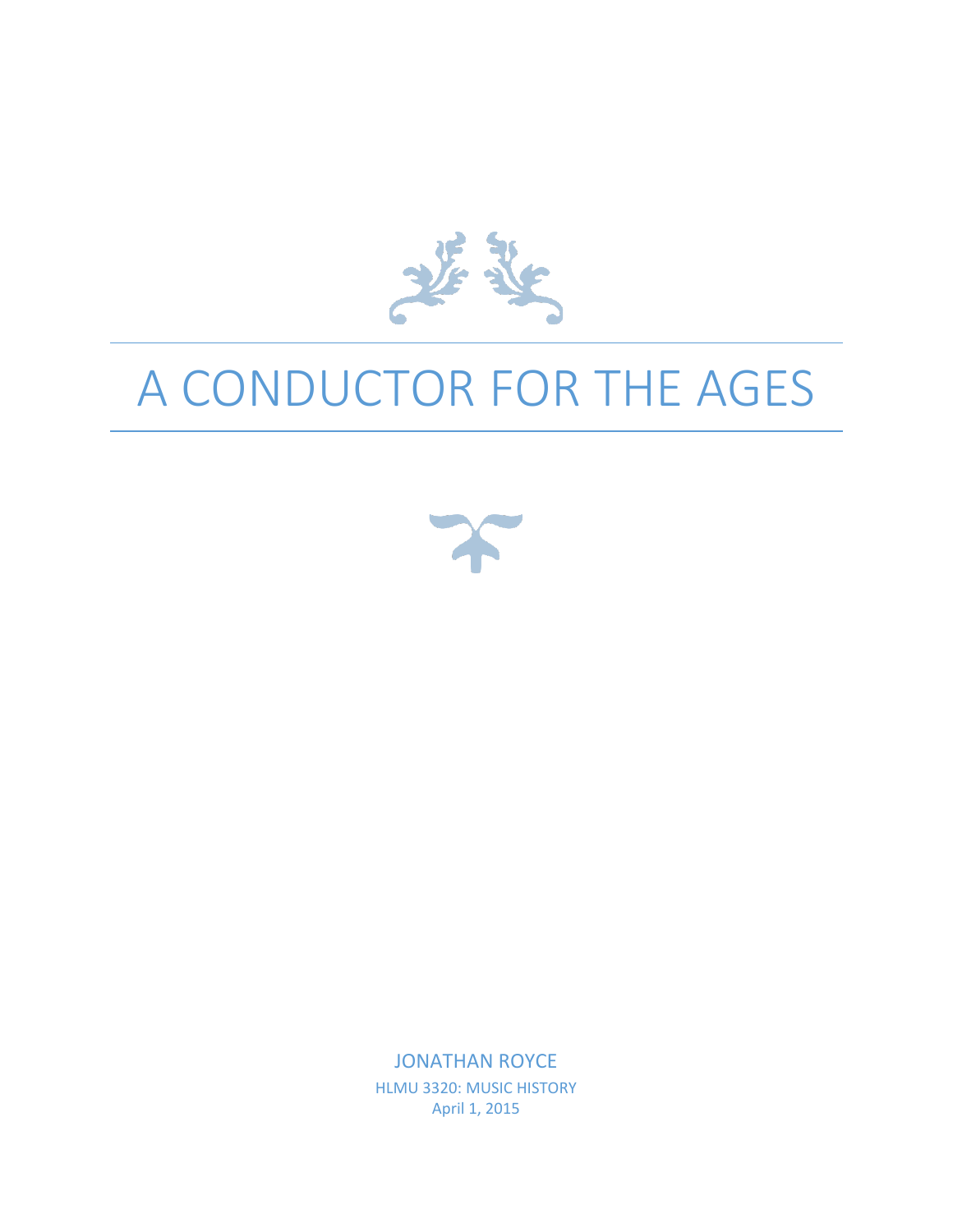Music is an interesting idea. It is the epitome of ephemerality. Despite being audible one moment and then gone forever in another, its affects are long lasting. It must have a beginning and an end, but the aftermath can linger within the listener. Not only did Herbert von Karajan direct music in a way that encompassed that description, but he himself encompassed that description. Herbert von Karajan was an Austrian who conducted in Germany in the twentieth century. It can be said that he greatly impacted Germany in the area of musical performance as well as film and recording while he presided as conductor of the Berlin Philharmonic, or Berliner Philharmoniker as it would be called in the native German tongue.

Born Heribert Ritter von Karajan on April 5, 1908, Karajan was the posterity of Ernst and Martha von Karajan. Dr. Ernst von Karajan was a dentist and instead of living a musically lacking life, he rather had an extreme appreciation for music. He himself played piano and clarinet. The Karajans would often put on programs within their homes. It was even said that sometimes if Ernst von Karajan was called to work they would pause the program until he returned even if it was in the wee hours of the morning. It was at these programs that Herbert began publically performing piano at a young age. It was clear that he had exceptional skill and musicality as a pianist.

Karajan studied piano with Bernhard Paumgartner in Salzburg. It was here that he not only grew as an exceptional musician, but also where Paumgartner recognized that piano was not enough for Karajan. As Karajan said himself, "Then came the decisive day when I discovered that my two hands weren't enough to express what I wanted to express. In this predicament my lifelong friend and mentor, Councilor Paumgartner, said: 'There's only one thing you can do: you must become a conductor.'"<sup>1</sup> From this point Karajan moved into conducting receiving a position in Ulm. From Ulm he then received a position as the music director in Aachen. It was at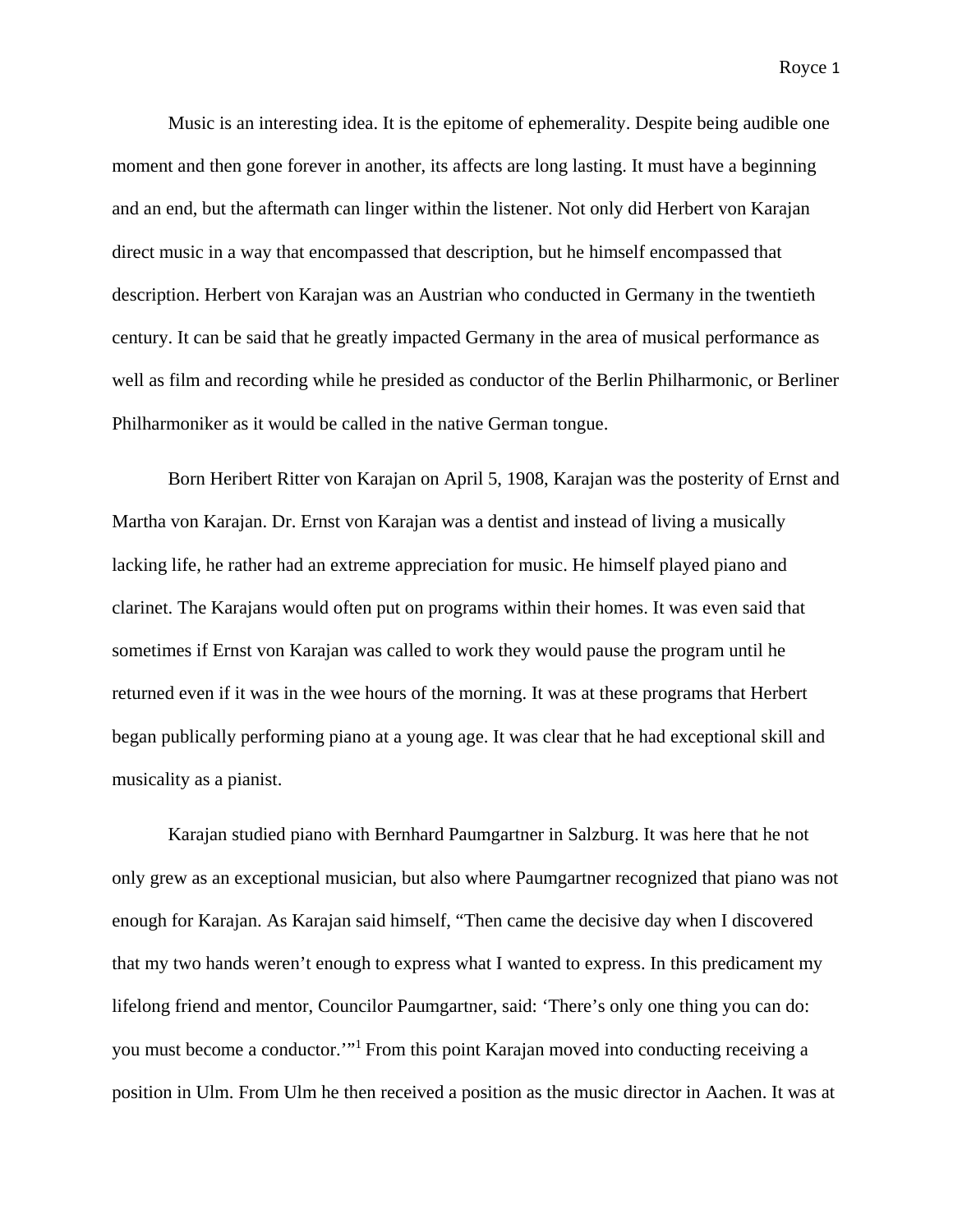these two places that his rough edges were rounded so to speak. As a young conductor he was very energetic, and he needed time to mature. Both Ulm and Aachen gave him the time to mature and grow into a better conductor.

In addition to a musical upbringing that only somewhat qualified him to be a world class conductor Karajan was a studious individual. He would wake up every morning and study his scores until he had them memorized. He knew his scores inside and out and he had a precise idea of exactly what he desired the piece to sound like. Karajan was constantly doing something whether it was studying scores or flying planes, he would never let his mind rest. In fact it is safe to say that only in conducting a performance would his mind be the most relaxed. This personality of continual motion definitely gave Karajan the ability to be knowledgeable about the music that he required himself to conduct.

As a conductor one must be highly knowledgeable not only about the score itself but also about each individual instrument within the ensemble. This in depth knowledge is a necessity, otherwise the orchestra will recognize that the conductor does not know enough to be conducting them, and the relationship will be extremely poor. Karajan obviously was studious enough not only to fill that portion of the conductor's role, but to exceed expectations. He would say that it was his duty to share the music he conducted with the world. Matheopoulos refers to Karajan as having "Almost the attitude of a priest. Or a *true* doctor."<sup>2</sup>

2. Matheopoulos, *Maestro*, 243.

\_\_\_\_\_\_\_\_\_\_\_

<sup>1.</sup> Dornhelm and others, *Karajan; Or Beauty as I See it.*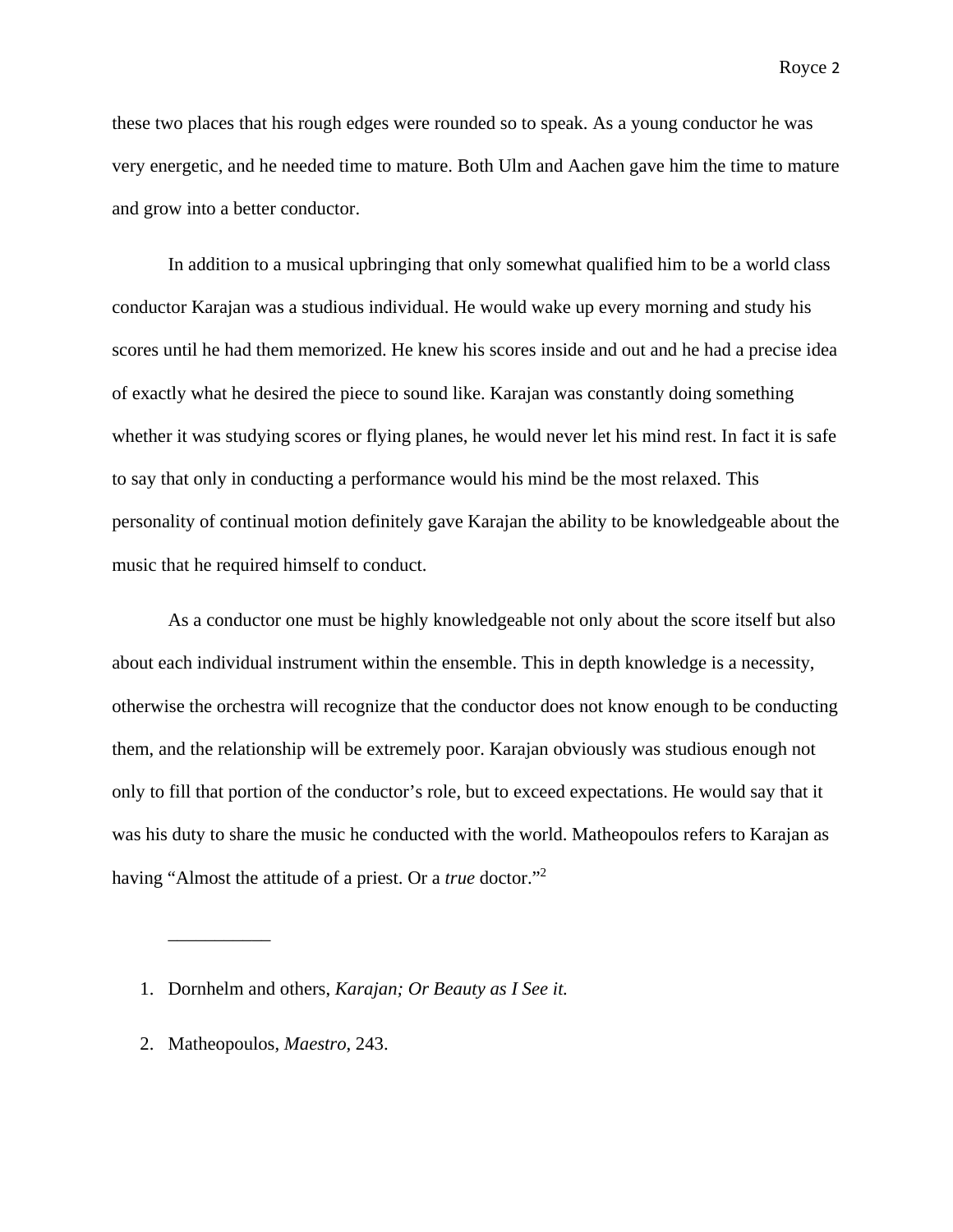Karajan was a master of perfection. When Matheopoulos referred to Karajan as a doctor it was quite appropriate, not only in the sense that his father was a doctor, but also in the way he treated the orchestras he worked with, namely the Berlin Philharmonic. He would work every imperfection until the music conformed to the sounds he heard within his head. He would often get frustrated with how the orchestra would not play the way he desired them to play. It would often be only a small detail such as hearing an up-bow or a down-bow instead of just "a" bow. This type of precision was not mainly a drive to perfection, but embodied a desire for beauty and musicality.

By the time that Karajan reached the Berlin Philharmonic he had received enough experience to take him exactly where he needed to be. He had proven to the world that he could take an orchestra and transform it into a better orchestra. By observing Karajan's rehearsal of Schumann's  $4<sup>th</sup>$  symphony the precision of each note and movement can be observed in his technique. He would tell the first violinists to listen to the flutes, because within the passage the flutes brighten the sound of the violins as they play in unison to create a sharper contrast. In a second passage he pointed out that the phrase was proceeding through a decrescendo. Right at the end however there is a bow change within the first violins which caused the last note to be louder even though it was right at the end of the decrescendo. He quickly pointed this mistake out and had the orchestra fix the problem. These subtle nuances proved Karajan's perception of the journey music must take within a piece. He understood how the flow of a passage needed to be effected in order to carry out its specific purpose.

It could be said that Karajan impacted the performing forces in Germany through his work with the Berlin Philharmonic. In the most direct sense Karajan's qualities as a musician all impacted his influence. As a child the many performances he gave on piano prepared him to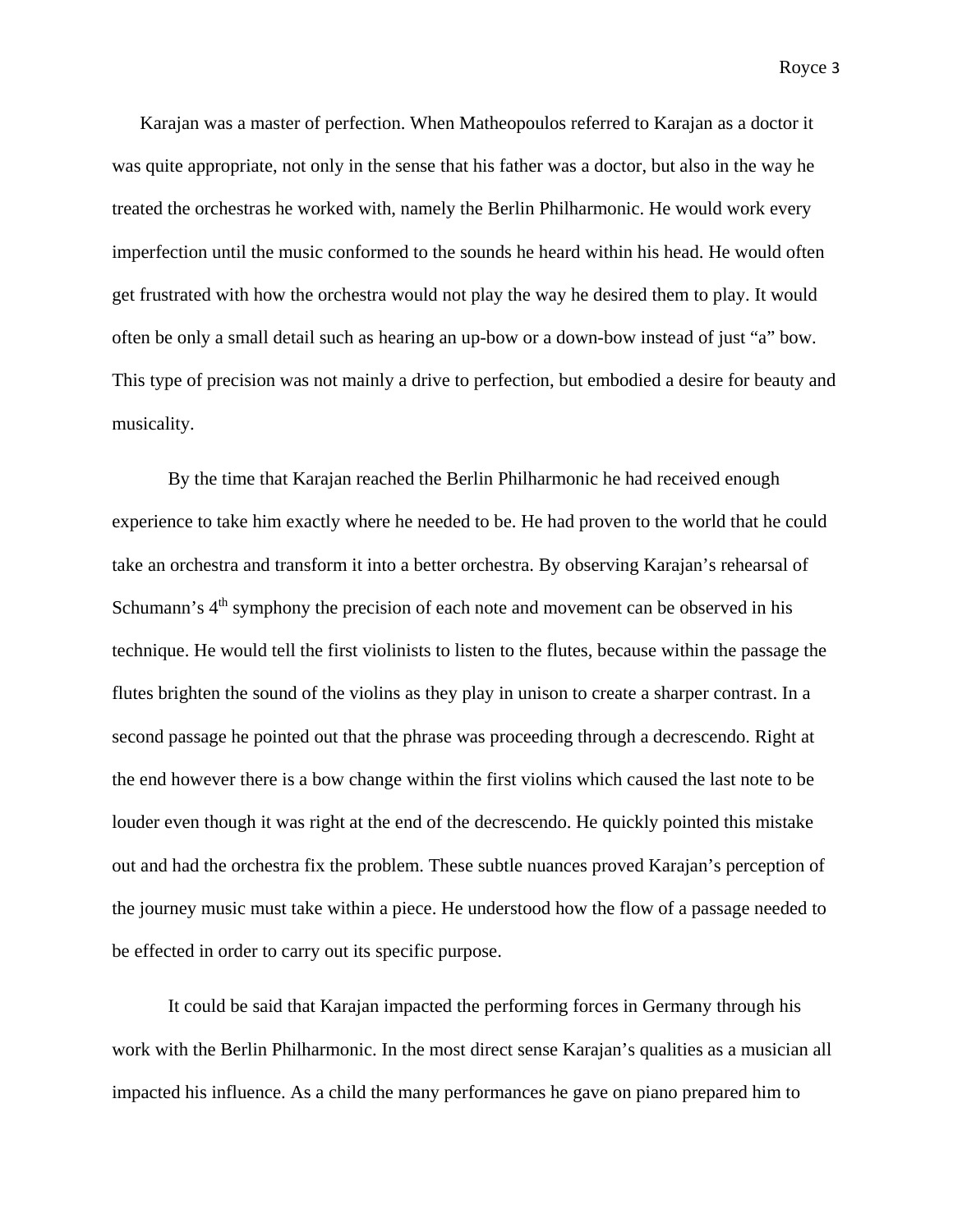understand the musicality required to perform music well. His personality as a studious musician helped to connect his preparedness with the music to the well rehearsing of the orchestra. His ability to hone in on mistakes and transform a passage that is played well into a passage that is played with expression and musicality proved his ability to work with an orchestra in order to produce highly valued repertoire. These are the main ways Karajan's personal life and musicality helped to impact the German performances of orchestral music.

Karajan had a very interesting take on film and how it was used within music. He was one of the pioneers who affected the use of film in music. Before becoming his own director for the films he created, he worked with directors such as Georges Clouzot and Hugo Niebeling. Both of these directors had an impact on Karajan's view of what he wanted in the film and what he did not want in the film. His personality of precision impacted not only the musical aspects of his work, but also the visual aspects of the films he worked on to create.

With Clouzot, Karajan's films were clean, pristine and were filmed as we would picture most films of orchestral concerts in this day and age. Excellent crossfades as well as good motion of the camera across the performers. The one main difference that pervades all of Karajan's films would have been more camera time upon Karajan himself. Whether the reason behind his desire to have the camera on him more often was a result of narcissism or of the desire to show the music visually via conducting, it is hard to say. Both have logical reasoning behind them, but neither are exclusively important to the lasting effect of his films.

Niebeling in comparison to Clouzot had radical ideas of what the marriage of film and music should have looked like. Niebeling was so good visualizing the music to a point where it detracted from the music itself. The production of Beethoven's "Pastoral" Symphony No. 6 captured the movement and intensity of the music within the film production. When the music is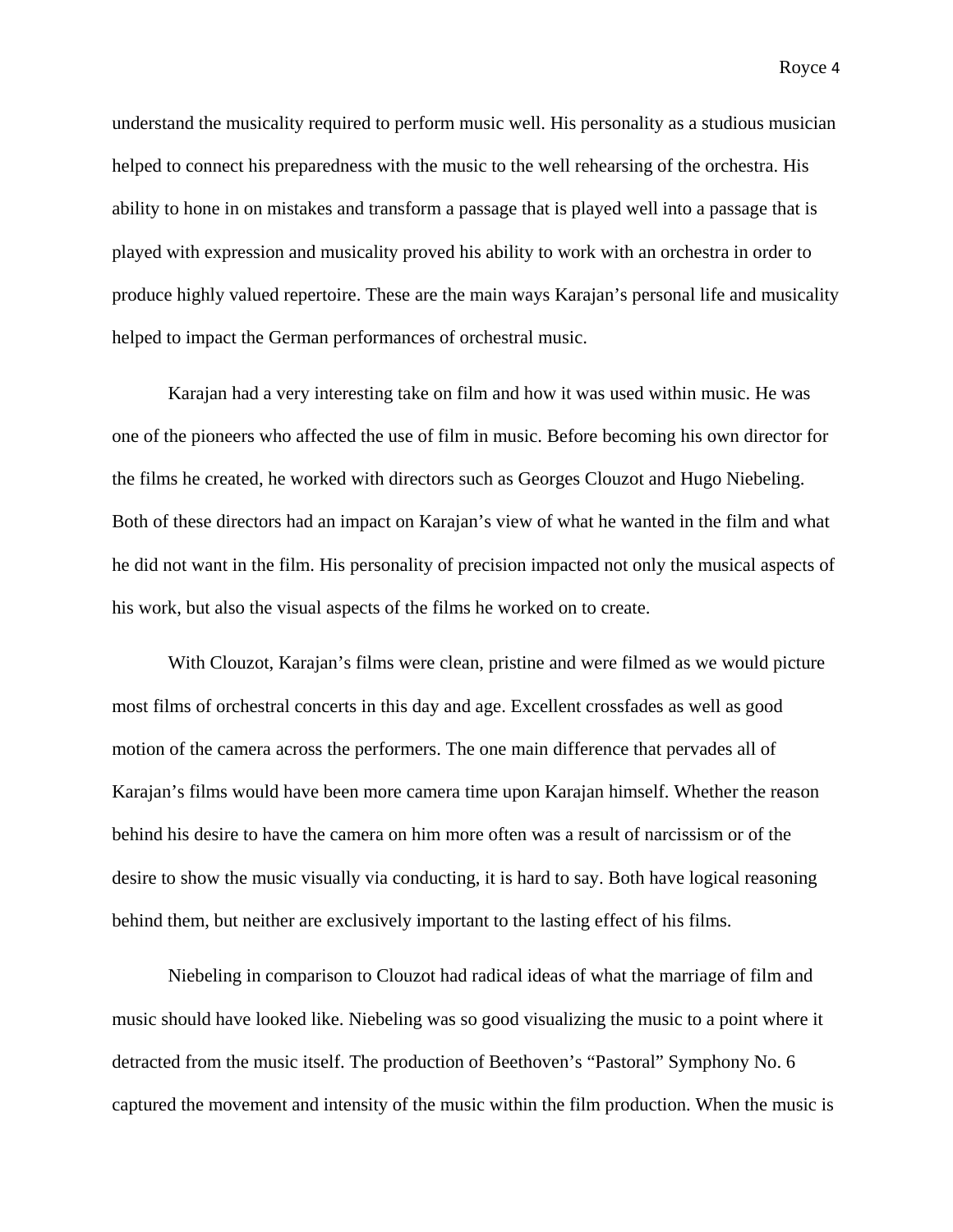topsy-turvy the camera movement itself was spinning and almost seemed as if the camera man were on a boat riding the waves. In addition to this when a particular line descends in pitch the picture of the performer descends in a linear motion across the screen as if to represent the notes themselves descending on a staff. This type of videography infuriated Karajan to such a great extent that Niebeling was cast out after his work on the two films he created with him.

Karajan desired a more commanding role in the production and editing of these films. He wanted to impact film and the visual effect of film in the same way that he wanted to command the music. This aspect of Karajan is not only found in the filming techniques and musical rehearsals and performances he left, but also within his recording techniques. He had a similar approach to recording as he did to filming. He desired to create what he had inside his mind and to capture it to share it with more people than just the few that could attend a concert.

Karajan worked his orchestra to perfection however in recording he desired to capture the sound of a concert in a concert hall. He constantly experimented with his sound technician and discussed on how to get the correct sound and level of each instrument. The goal was not to cheat by using recording technology as we would see many pop artist doing today, but rather to use the technology in order to transform the individuals' sound system into a concert hall. The vast number of his recordings are still popular today and capture not only good music, but the sound that Karajan produced. A sound consumed with love and passion for music itself. A conversation of expression. Ultimately a communication of souls.

Karajan's impact as a musician upon the musical performance itself, filming, and recording is still impacting the world today. His accomplishments have been unparalleled and unmatched. The ability for a musician to be so well versed in technology in order to work with other professionals in such a way to create something that was before his time, was and is an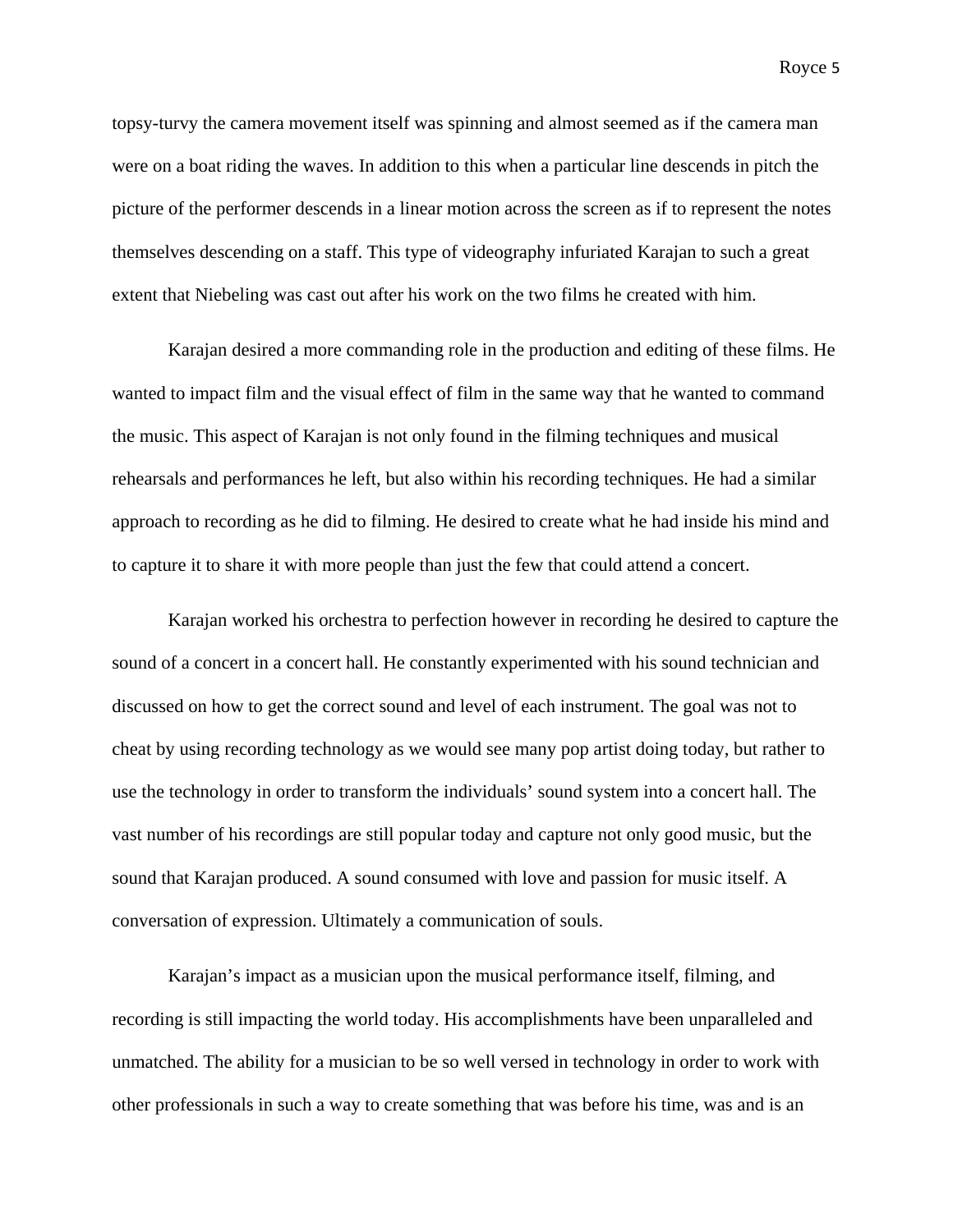astounding feat. His interpretation of music is timeless, and his impact will carry throughout generations. In the same way that this discussion began regarding the ephemerality of music, so it must end. Karajan passed away on July 16, 1989, and yet as music lasts for a short time and is gone, Karajan himself will continue to live on within the high quality performances, films, and recordings, as well as the hearts and minds of conductors and musicians. An impact and challenge to see music as beauty and release, or catharsis for the soul.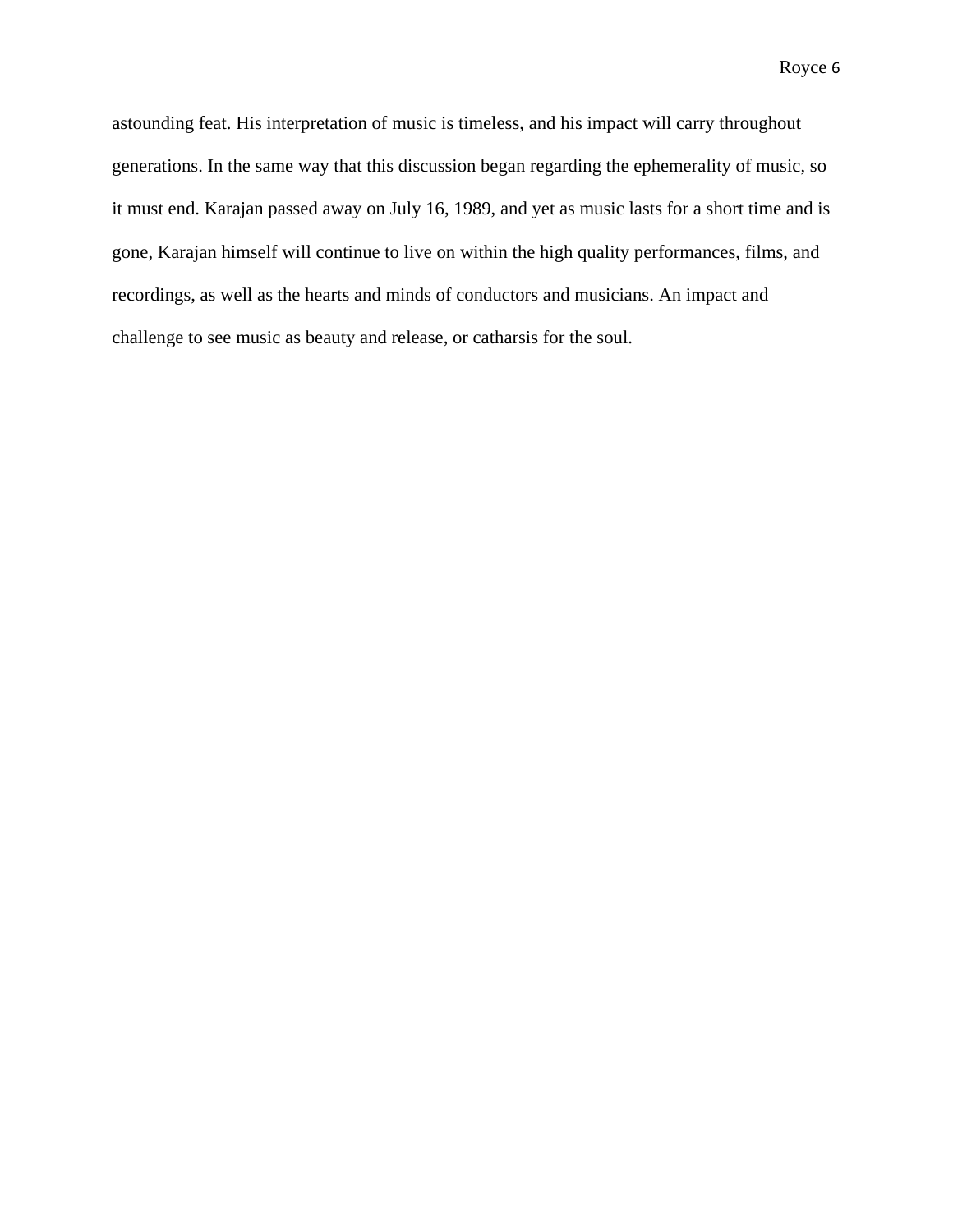## Bibliography

- Bridcut, John. "The Solitary Maestro Who Lived in the Fast Lane." *Daily Telegraph (London)* (12/05, 2014): 28.
- CHAKWIN. "Herbert Von Karajan/And His Soloists I, 1948-7958." *American Record Guide* 78, no. 1 (Jan, 2015): 243.
- "Christian Thielemann on Working with Herbert Von Karajan." YouTube. Accessed February 12, 2015. https://www.youtube.com/watch?v=ChF1fQ7UwHY.
- Green, Elizabeth A. H. *The Dynamic Orchestra: Principles of Orchestral Performance for Instrumentalists, Conductors, and Audiences*. Englewood Cliffs, N.J.: Prentice-Hall, 1987.
- "Herbert Von Karajan." *Classical Recordings Quarterly* no. 79 (Winter2014, 2014): 63-65.
- *Herbert Von Karajan in Rehearsal and Performance*. Euroarts, 2006. Film.
- *Herbert Von Karajan, Maestro for the Screen*. Arthaus Musik, 2008. Film.
- Holden, Raymond. *The Virtuoso Conductors: The Central European Tradition from Wagner to Karajan*. New Haven [Conn.: Yale University Press, 2005.
- Hurd, Michael. *The Orchestra*. New York: Facts on File, 1980.
- Matheopoulos, Helena. *Maestro: Encounters with Conductors of Today*. New York: Harper & Row, 1982.
- *Karajan, Or, Beauty as I See It*. Deutsche Grammophon, 2008. Film.
- *Karajan - the Second Life*. Deutsche Grammophon, 2013. Film.
- Neher, Erick. "Conductor Versus Conductor." *Hudson Review* 63, no. 4 (Winter2011, 2011): 653-660.
- Osborne, Richard. *Herbert Von Karajan: A Life in Music*. Boston: Northeastern University Press, 2000.

Robinson, Paul, and Bruce Surtees. *Karajan*. Toronto: Lester and Orpen, 1975.

Schonberg, Harold C. *The Great Conductors*. New York: Simon and Schuster, 1967.

"Simon Rattle on Herbert Von Karajan." YouTube. Accessed February 12, 2015. https://www.youtube.com/watch?v=5ceXbC9SF1E.